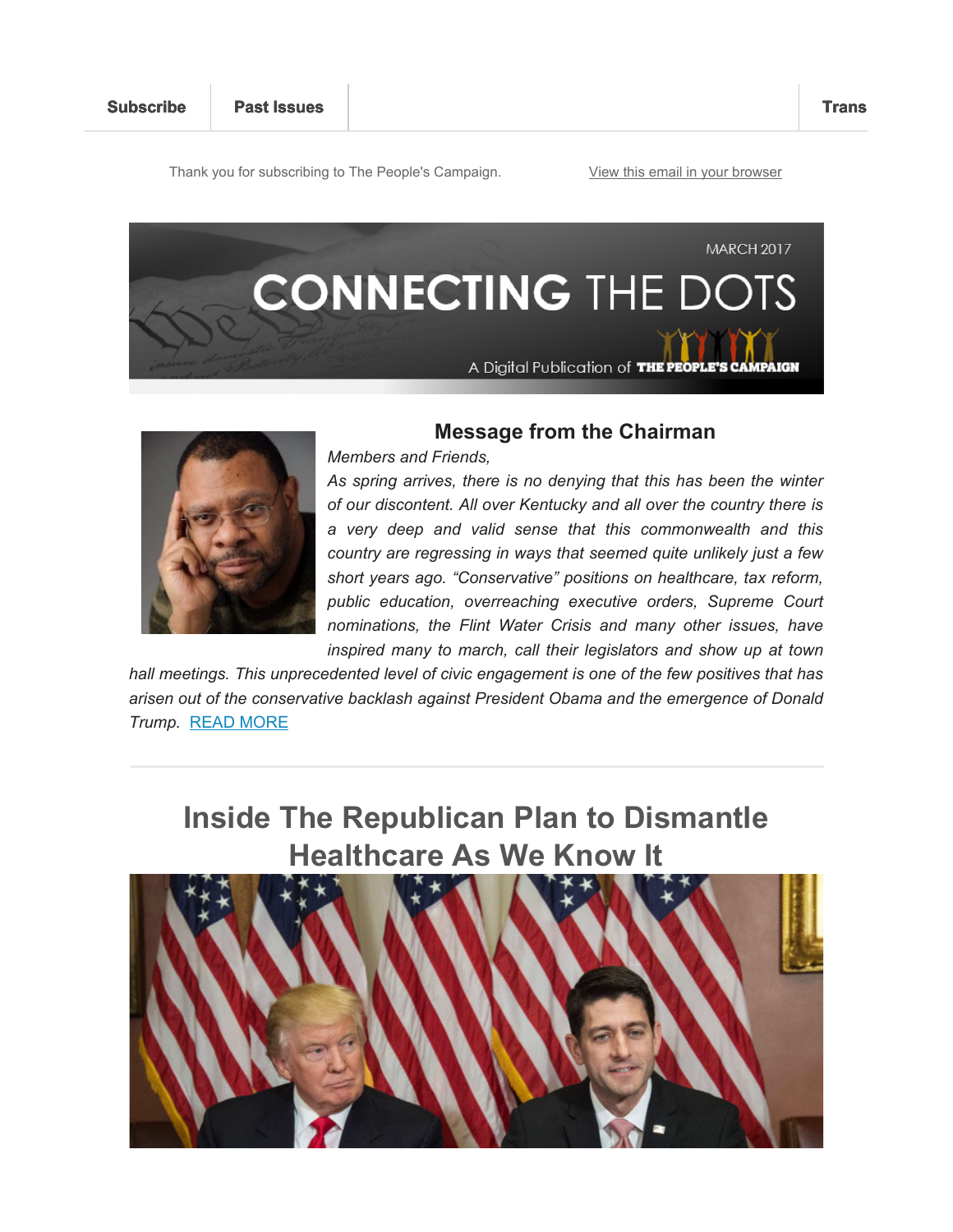

After years of campaigning against the Affordable Care Act, known either affectionately or condescendingly to most as ObamaCare, the Republicans are finally prepared to deliver on their promise to "repeal and replace" President Obama's hallmark policy agenda item. This week, Republicans are expected to finally reveal details about their new healthcare bill. READ MORE



**The Resistance Grows . . .**

In our fast-paced culture, longstanding movements are hard to achieve. Our collective attention is constantly being pulled in various directions. One of the dangers of this Trump presidency continues to be the threat of normalization of the ignorance, hatred, violence, racism, sexism, xenophobia and degradation of the body politics generated by this administration. One of the ways that this vitriolic era becomes normalized is through our own fading resistance, as our collective screams wane into muted eye rolls and deep sighs, with little actual effort



**HB 151: History Repeats Itself**

State legislators who sought to maintain segregated schools during Louisville's busing crisis in the 1970s may finally get their wish. Just forty-two years too late. READ MORE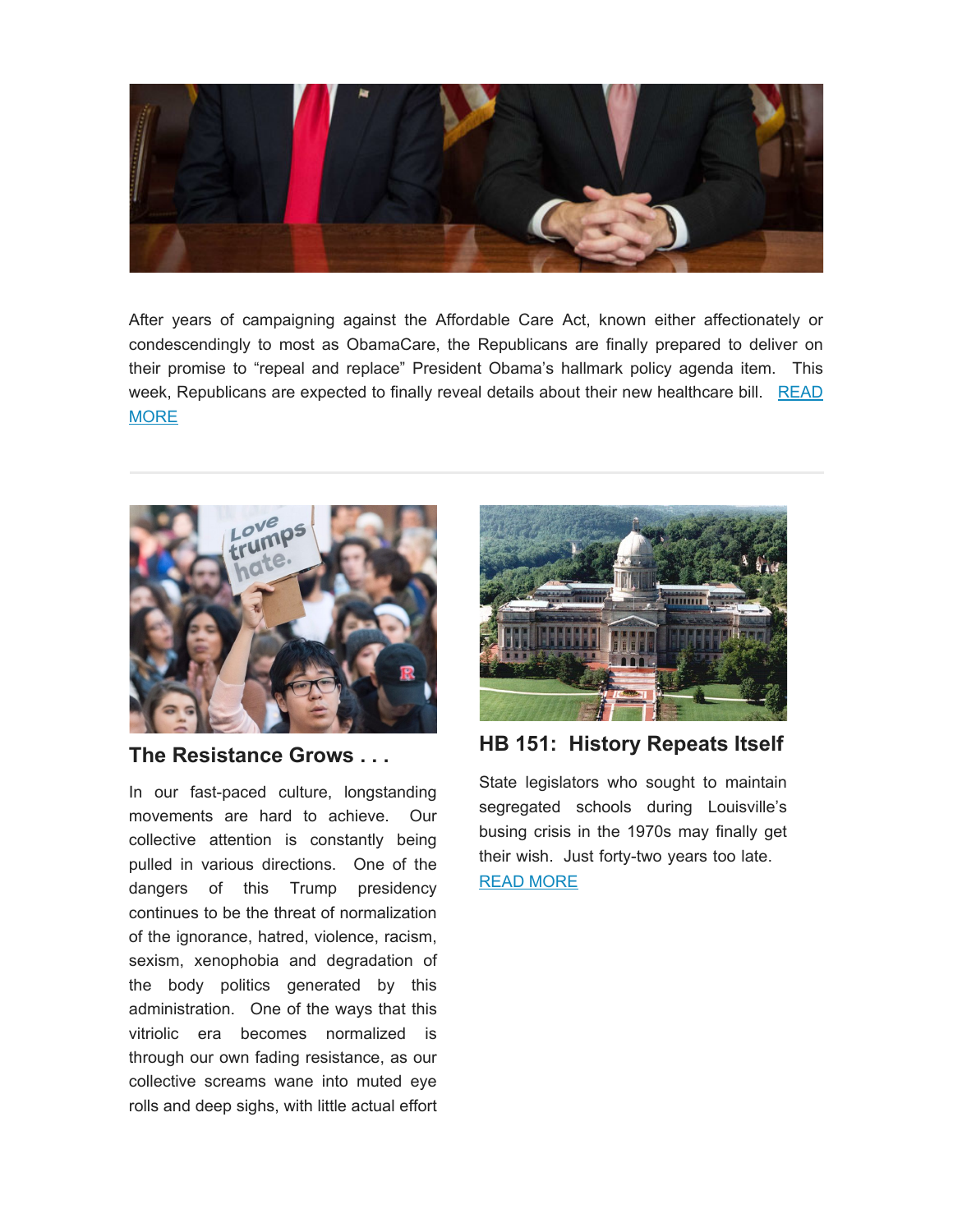towards standing up to the injustices of a President Trump.

But take heart – because we're more than 30 days in, and the resistance continues to fight on! READ MORE



## **The People's Campaign Names New Communications Director!**

The People's Campaign is pleased to announce that it has named Jonah Brown, from Richmond, KY, as its new Director of Communications.

#### MEET JONAH



# **You're Invited! Meetup To Move Brunch**

As The People's Campaign gears up for its most important year yet, we want to let the community know about our efforts to date, our vision for Kentucky, and how we plan to get there. More importantly, we want you to find your place in this movement!

That's why we are excited to host our first ever "Meetup To Move" Brunch. The first brunch will take place on Saturday, March  $25<sup>th</sup>$  from 11 am – 2 pm at Parlay Social in downtown Lexington.

### READ MORE

**There's never been a better opportunity to make your voice heard!**  If you would like to be a part of this important movement, then click below to Join the People's Campaign or to learn more about how you can be a part of our efforts!